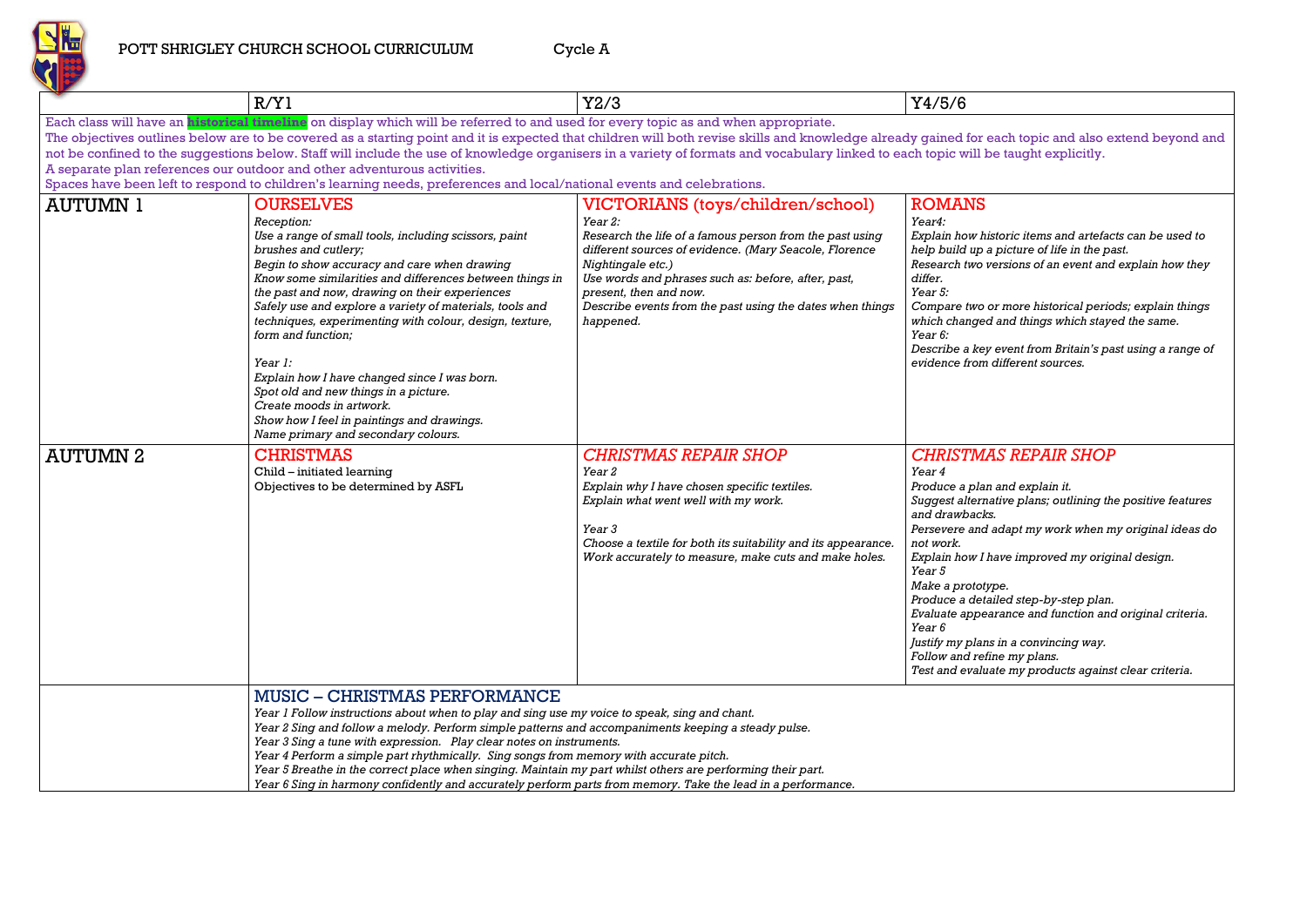| <b>SPRING 1</b> | <b>LOCAL STUDY</b><br>(history, geography, art - Lowry)<br>Reception:<br>Talk about the lives of the people around them and their<br>roles in society; Know some similarities and differences<br>between things in the past and now, drawing on their<br>experiences and what has been read in class;<br>Listen attentively and respond to what they hear with<br>relevant questions, comments and actions when being<br>read to and during whole class discussions and small<br>group interactions;<br>Year 1:<br>Explain where I live and tell someone my address.<br>Name some of the main towns and cities in the UK.<br>Name the four countries in the UK and locate them on a<br>map.<br>Use words and phrases like: old, new, a long time ago.<br>Describe what I can see and give my opinion about the<br>work of an artist.<br>Ask questions about a piece of art. | <b>LOCAL STUDY</b><br>(history, geography, art - Lowry)<br>Year 2<br>Say what I like and do not like about the place that I live<br>and a different place.<br>Explain the facilities a village, town and city may need and<br>why.<br>Answer questions using book and the internet<br>Give examples of things that were different when my<br>grandparents were children.<br>Year 3<br>Use the correct geographical words to describe a place.<br>Use research skills to find answers to specific historical<br>questions<br>Research in order to find similarities and differences<br>between two or more periods of history. | <b>LOCAL ST</b><br>(history, g<br>Year 4<br>Explain some o<br>Experiment wit.<br>Show facial exp<br>and paintings.<br>Year 5<br>Research the w<br>Research the fe<br>Explain how a l<br>locations refere<br><i>Year 6</i><br>Explain the styl<br>influenced by a<br>Use maps, aeria<br>a locations.<br>Summarize Brit |
|-----------------|-----------------------------------------------------------------------------------------------------------------------------------------------------------------------------------------------------------------------------------------------------------------------------------------------------------------------------------------------------------------------------------------------------------------------------------------------------------------------------------------------------------------------------------------------------------------------------------------------------------------------------------------------------------------------------------------------------------------------------------------------------------------------------------------------------------------------------------------------------------------------------|-------------------------------------------------------------------------------------------------------------------------------------------------------------------------------------------------------------------------------------------------------------------------------------------------------------------------------------------------------------------------------------------------------------------------------------------------------------------------------------------------------------------------------------------------------------------------------------------------------------------------------|-----------------------------------------------------------------------------------------------------------------------------------------------------------------------------------------------------------------------------------------------------------------------------------------------------------------------|
| SPRING 2        | <b>CHILD INITIATED</b><br>Child – initiated learning<br>Objectives to be determined by ASFL                                                                                                                                                                                                                                                                                                                                                                                                                                                                                                                                                                                                                                                                                                                                                                                 |                                                                                                                                                                                                                                                                                                                                                                                                                                                                                                                                                                                                                               |                                                                                                                                                                                                                                                                                                                       |
|                 | <b>MUSIC WEEK - DESERT ISLAND DISCS</b><br>Year 1 Respond to different moods in music, say whether I like or dislike a piece of music.<br>Year 2 I can listen out for particular things when listening to music.<br>Year 3 Use musical words to describe a piece of music and compositions.<br>Year 4 Identify the character in a piece of music.<br>Year 5 Describe, compare and evaluate music using musical vocabulary<br>Year 6 Analyse features within different pieces of music.                                                                                                                                                                                                                                                                                                                                                                                      |                                                                                                                                                                                                                                                                                                                                                                                                                                                                                                                                                                                                                               |                                                                                                                                                                                                                                                                                                                       |

# STUDY geography, art - Lowry)

*Explain some of the features of art from historical periods.* with the styles used by other artists. *Show facial expressions and body language in sketches* 

*Research the work of an artist and replicate their style. Research the features of villages, towns and cities. Explain how a location fits into its wider geographical locations referencing human and economical features.*

> *Explain the style of my work and how it has been influenced by a famous artist. Use maps, aerial photographs and e-resources to describe*

*Summarize Britain's' major influence on the world.*